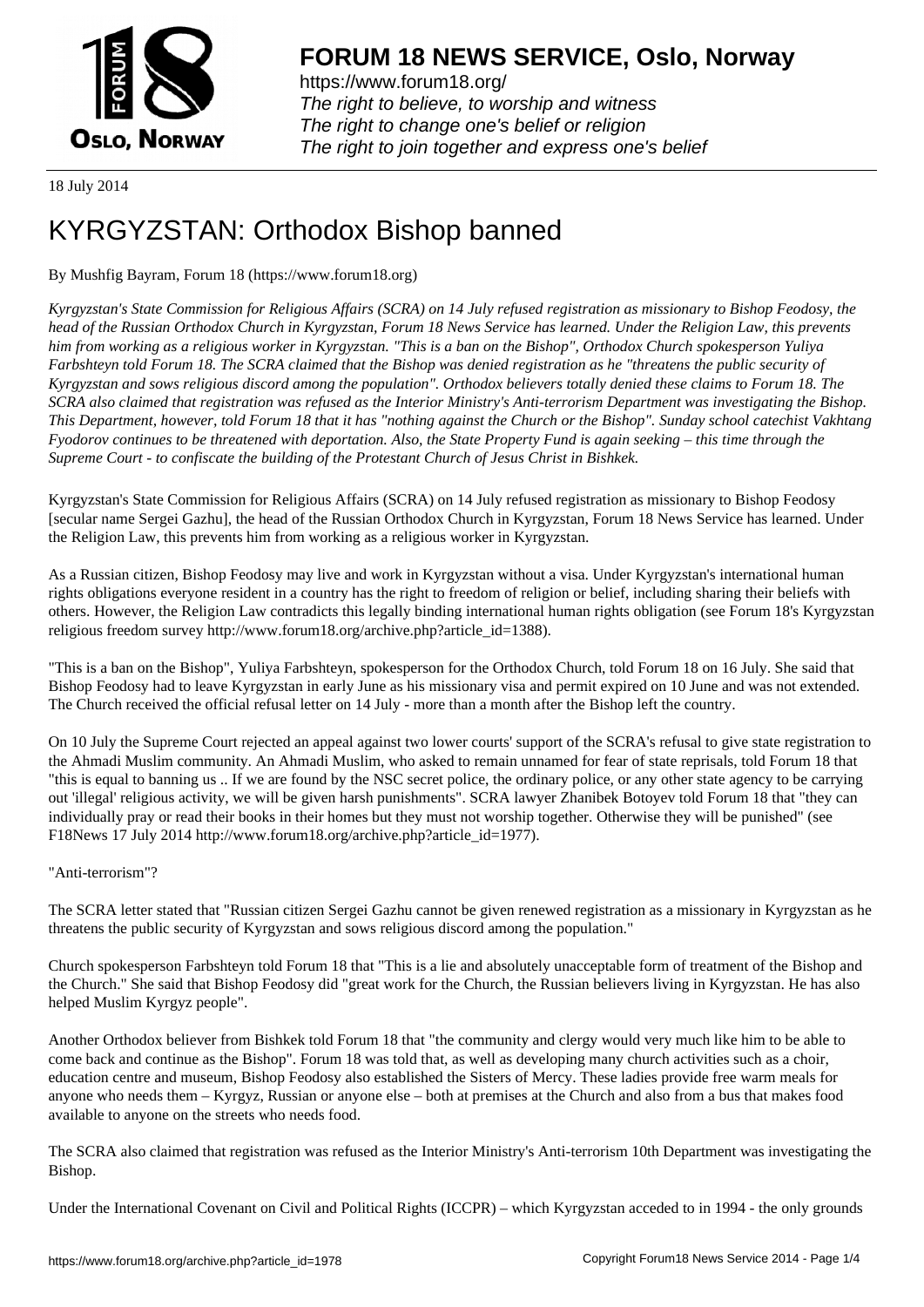public safety, order, health, or morals or the fundamental rights and freedoms of others". "National security" is not a permissible reason to limit the exercise of freedom of religion or belief.

Before Bishop Feodosy left for Russia in early June, Farbshteyn stated that the SCRA had also sent "several insulting letters to the Bishop warning him that complaints had been made to the SCRA that the Bishop patronised illegal preachers, was engaged in unlawful business activity, and encouraged the forced eviction of citizens from the homes belonging to the Church." She denied these unsubstantiated claims, describing them as an "absolutely unacceptable form of treatment of the Bishop and the Church."

However, the SCRA did "not say anything in the letters about our requests to renew the Bishop's registration".

Interior Ministry has "nothing against the Church or the Bishop"

Colonel Azamat Orozov of the Interior Ministry's Anti-terrorism Department told Forum 18 on 15 July that "we found no violations by the Church, and have nothing against the Church or the Bishop."

Colonel Orozov also said that "the only thing we found was that some Kyrgyz citizens are working for the Orthodox Church". This, he stated, "contradicted what Bishop Feodosy told the authorities previously." The Bishop had "told Kyrgyzstan authorities that the Russian Orthodox Diocese is a subject of the Russian Federation and that its employees are Russian citizens".

Asked what this finding meant, and how it could affect the future of the Bishop or the Church, Colonel Orozov referred Forum 18 to the SCRA. "We conducted the investigation at the request of the SCRA, and gave them the results," he stated. "It is now their decision what measures to take."

### "Wait until 25 July"

SCRA head Moldaliyev on 15 July refused to comment on the ban on the Bishop. He claimed to Forum 18 – despite earlier interviews – that "I do not know you, and I will not talk to you over the phone". He then put the phone down.

Asked why Bishop Feodosy was banned, SCRA lawyer Zhanibek Botoyev referred Forum 18 on 15 July to Kanybek Mamataliyev, Chief of the SCRA's Legal Section. Mamataliyev refused to state why the SCRA refused to renew Bishop Feodosy's missionary registration. "Please wait until 25 July" he said, without giving any reason. Asked what will happen on 25 July or whether the SCRA will take a decision on that date, Mamataliyev refused to say.

Church spokesperson Farbshteyn told Forum 18 that on 25 July there will be meeting of the Holy Synod in Moscow. "It is meddling in the affairs of the Church if they are trying to compel the Patriarchate to make a new appointment," she commented. She added that she does not know whether a new Bishop will be appointed.

#### Another Orthodox expulsion threat

SCRA head Orozbek Moldaliyev on 27 February also sent a written warning to Vakhtang Fyodorov, a Sunday school catechist of the Russian Orthodox Church's Bishkek Diocese who is a Russian citizen. The letter – seen by Forum 18 - warned him about his alleged "illegal missionary work over a long period of time in the territory of Kyrgyzstan" (see F18News 17 April 2014 http://www.forum18.org/archive.php?article\_id=1949).

The letter preceded a 4 March large-scale official raid on the Russian Orthodox cathedral in Kyrgyzstan's capital Bishkek during a worship service. The raid appears to have been part of a series of raids and inspections on religious communities between January and April. The campaign resulted in warnings of "illegal" religious activity to at least one individual, a Russian Orthodox catechist, and seven mosques in Bishkek's Sverdlovsk District. "The authorities are using these inspections to try to bring religious affairs under greater control" a Russian Orthodox Church member told Forum 18 (see F18News 17 April 2014 http://www.forum18.org/archive.php?article\_id=1949).

Fyodorov told Forum 18 on 17 July that he was in June summoned to the Anti-terrorism Department of the Interior Ministry after a written request from the SCRA to the Ministry deport him. "Ministry officials verified that I had a residence permit in Kyrgyzstan and on their request I wrote a statement that I am not involved in missionary activity". He told Forum 18 that Ministry officials told him that they will write to the SCRA stating that there are no grounds to deport him.

The Anti-terrorism Department of the Interior Ministry did not answer its telephone numbers when called on 18 July.

#### "Maybe you are from Mars"

However, Fyodorov expressed concern that the SCRA "will not be satisfied with this, and will do anything to achieve my deportation".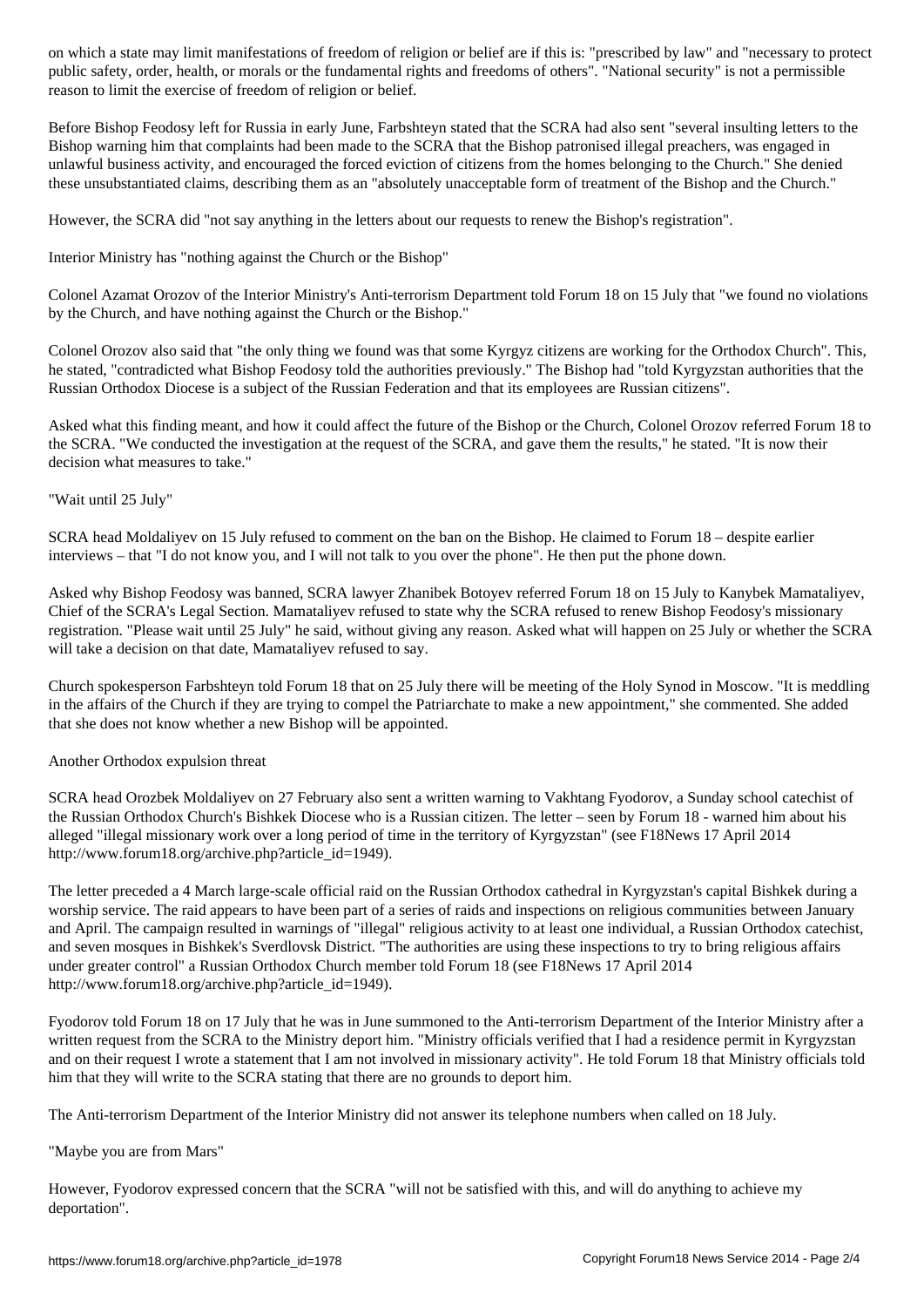Forum 18 asked the SCRA why it demanded that the Interior Ministry deport Fyodorov. However on 18 July Mamataliyev of the SCRA, the head of its Legal Section, refused to answer. He claimed that "I know everybody from Forum 18 but not you. Maybe you are from Mars". This was despite Mamataliyev having spoken to Forum three days earlier (see above). He then stated that "I am not obliged to answer your questions" and put the phone down.

#### Property threat restarts

The State Property Fund is again seeking – this time through the Supreme Court - to confiscate the building of the Protestant Church of Jesus Christ in Bishkek. The move comes after Bishkek City Court in April rejected an earlier Bishkek Inter-District Court decision to annul the Church's ownership of its property. The Supreme Court may hear the case in the first week of August, Andrey Piankov, the Church's lawyer, told Forum 18 on 17 July.

Judge Irina Gorshkovskaya of Bishkek City Court on 18 April annulled the decision of Judge Zhyrgalbek Nurunbetov that the Church should lose the ownership of its property. (Nurunbetov also ruled in favour of Ahmadi Muslims being banned – see F18News 17 July 2014 http://www.forum18.org/archive.php?article\_id=1977.) However the State Property Fund has brought an appeal against this to the Supreme Court, informing the Church of this in a letter they received on 18 June.

Edil Turganbayev of the State Property Fund told Forum 18 on 18 July that Aysulu Orozbekova, who represents the Fund in the case, is on holiday. Asked why the State Fund appealed to the Supreme Court he replied that "we still think the contract with the Church was illegal."

Asked whether the EVOS construction company was still interested in the land on which the Church building stands (see below), Turganbayev claimed that "I do not know the company, and do not have any idea about that".

#### Confiscation threat background

On 24 January a court – following a suit brought by the Fund with the SCRA as an interested party - annulled a 1999 sales contract between the Church and the Fund for the former Culture House of the old Bishkek Machine-Building Plant, claiming the sale violated the law. The Church appealed against the decision and separately to have the whole case thrown out, and Bishkek City Court granted this on 18 April.

The case originated on 12 May 2009, during the Bakiev-era, when the General Prosecutor's Office sent a proposal to the Government's State Property Ministry to "remedy the breaches of the Law in the contract", but that no suit was brought to court. "Now no suits can be brought in court based on the Law because the three years' limitation period for bringing a suit after an alleged violation expired in May 2012", Church members pointed out. Lyudmila Usmanova, Deputy General Prosecutor, said she was unable to comment.

Hearings began in the Economic Court in November 2013 with two other hearings in December 2013, in which Church representatives and interested third parties to whom it rents rooms in the building participated. The Church boycotted the fourth and final hearing, held on 24 January 2014. "We and the third parties gave all the evidence for the defence but the Court ignored it totally," church members complained. "Then in our absence the Judge made the decision."

Church members learned of the final 24 January hearing only two days earlier, when the Economic Court rejected their separate motion to have the whole case thrown out. Church members told Forum 18 they did not wish to be seen to endorse the case by attending the final hearing.

Church members, and members of other Protestant churches in Bishkek, suggested to Forum 18 that the authorities' legal moves to seize the building may be motivated by their dislike of the Church's activity and its members spreading their faith, or by the possibility of selling the property – which is in a sought-after location in Bishkek. The EVOS private construction company told Forum 18 it already has plans for the site. Asked about these comments, Orozbekova of the State Property Fund refused to answer.

Orozbekova also told Forum 18 that the Fund is also looking at property ownership affecting other religious communities, but refused to identify them. Such comments, and situations like that which faced the Church of Jesus Christ, add to the uncertainty which surrounds the question of religious communities' property (see F18News 8 April 2014 http://www.forum18.org/archive.php?article\_id=1945).

Religious communities also face raids and inspections by a variety of state agencies, as has happened to mosques and churches in Bishkek since early 2014. Among those visited several times was Bishkek's Hope Baptist Church, most recently on 7 April. Officials inspected the documents of its building. The Church's Pastor Eduard Pak told Forum 18 on 7 April that the Mayor's Office has already "ordered us to vacate the land since we are only renting it" (see F18News 17 April 2014 http://www.forum18.org/archive.php?article\_id=1949).